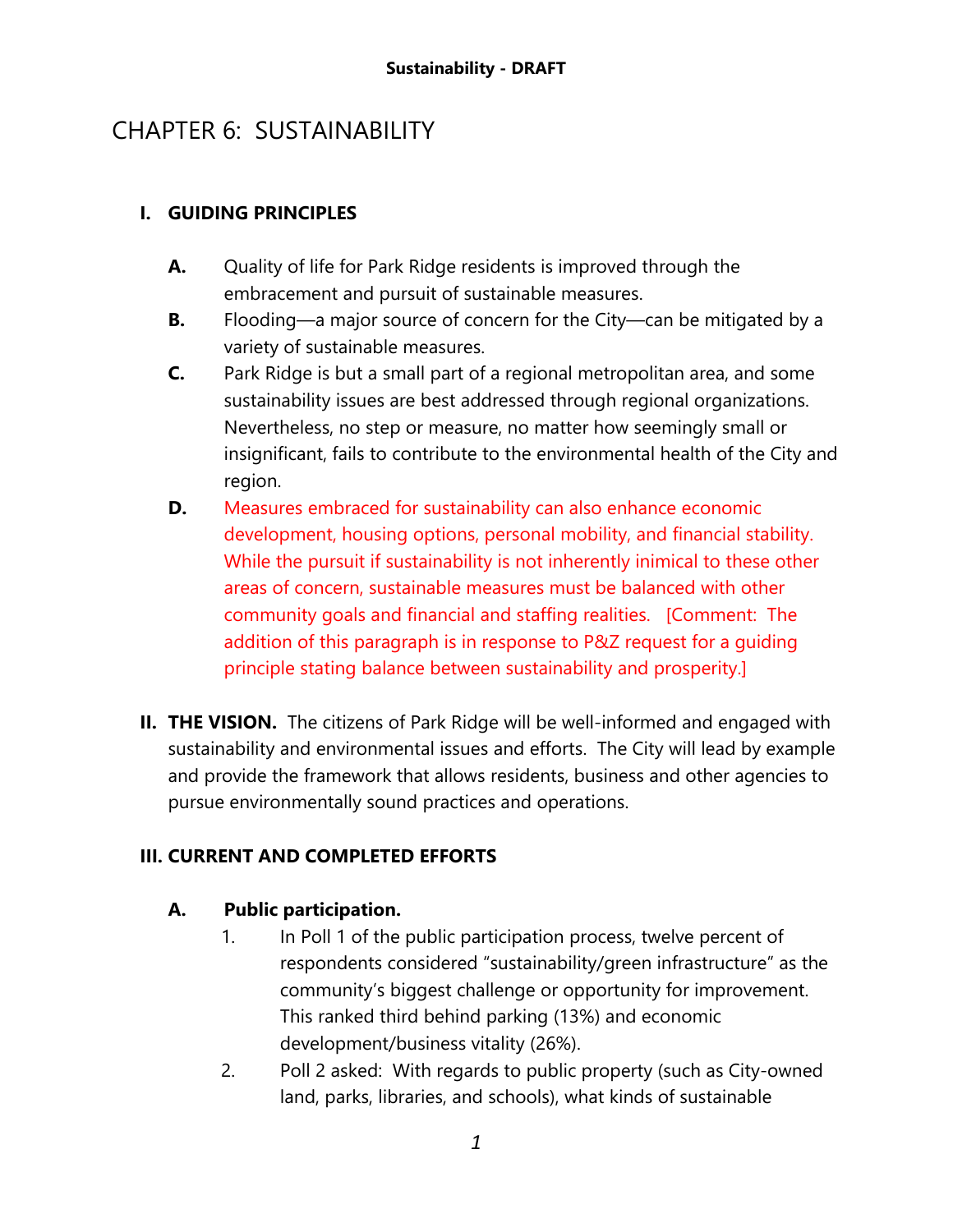measures are most important to pursue? Rain gardens, bioswales, and native plants aimed at mitigating flooding was viewed as the most important (19%). "Improve recycling" was the second most common response (16%).

- 3. A second, related question asked: With regards to private property (such as individual residences or small businesses),what kinds of sustainable measures are most important to pursue? "Recycling" was the most common response (23%), followed by "Rain gardens/bioswales/native plants (to improve stormwater and flood mitigation)"
- 4. Another question from Poll 2 asked: What programs should be considered by the City? Here, the third most common response (14%), was "Eco Education (how-to programs on recycling, composting, sustainable initiatives)."
- 5. NOTE: WILL NEED TO ADD INPUT FROM OCT 15 WORKSHOP.
- **B. Greenest Region Compact II.** The [Greenest Region Compact \(GRC\)](http://mayorscaucus.org/wp-content/uploads/2018/04/Greenest-Region-Compact-2-FINAL_NewLogo.pdf) promotes sustainability in Chicago communities across the region with an emphasis on building strong and vibrant communities. The GRC dates from 2007; it was re-launched as GRC II in 2016 with an updated set of goals and objectives. On September 18, 2017, the City of Park Ridge approved a resolution endorsing the GRC II. To date, 127 communities have adopted the GRC to improve quality of life for more than 6 million residents making it the [largest regional sustainability collaborative f](http://us.sustain.org/resource/regional-collaboratives-for-climate-change-a-state-of-the-art/)or municipalities in the country.

# **C. Sol-Smart designation.**

- 1. SolSmart is led by The Solar Foundation and the International City/County Management Association (ICMA) and funded by the U.S. Department of Energy Solar Energy Technologies Office. The initiative recognizes cities, counties, and regional organizations for making it faster, easier, and more affordable to go solar. The Metropolitan Mayors Caucus serves as SolSmart advisor to the Chicago-area communities.
- 2. In 2018-2019 the City participated in the second cohort of communities seeking Sol-Smart designation. The effort was managed by the Department of Community Preservation &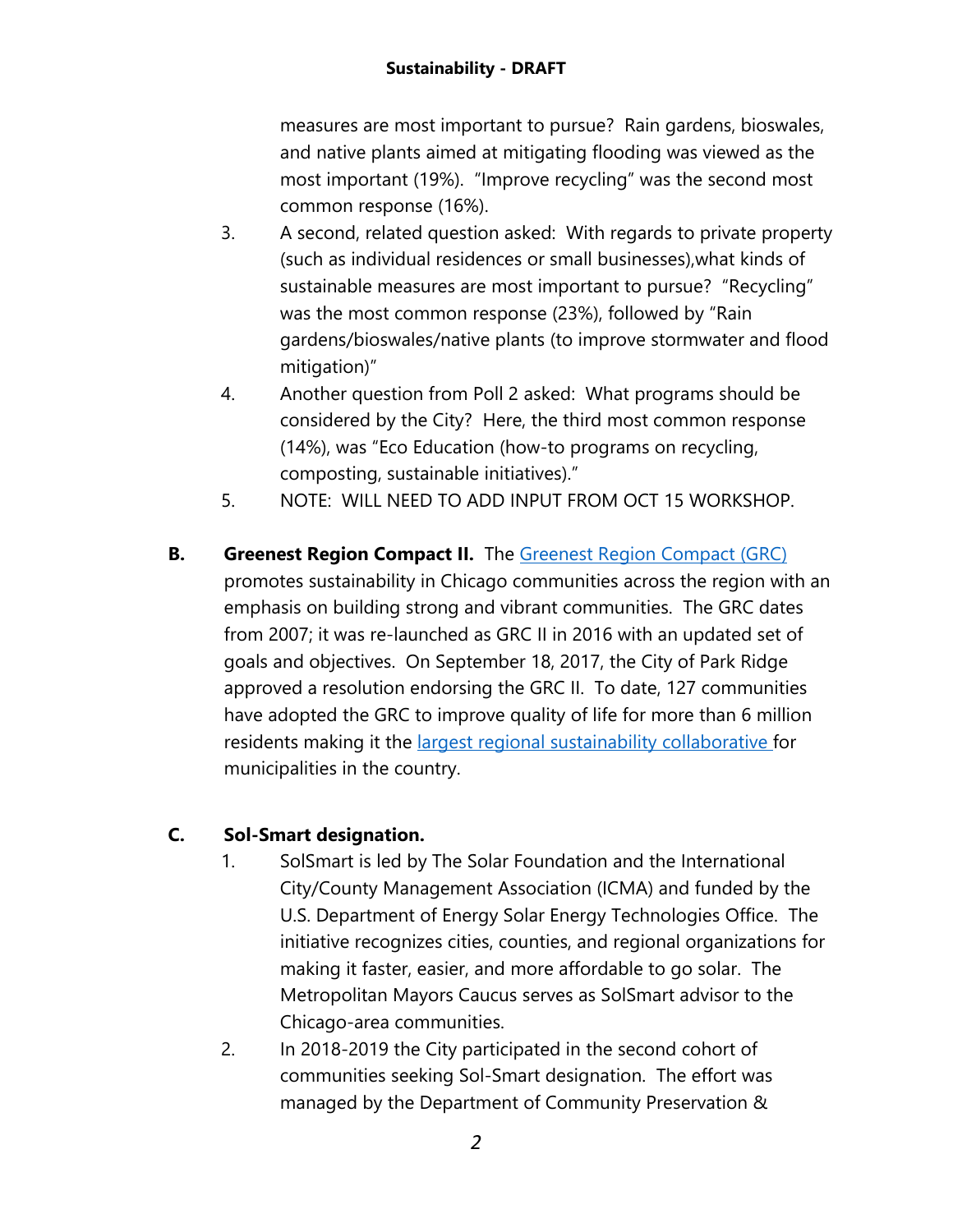Development. The City made changes to its codes and permitting processes to reduce the time and money it takes to install a solar energy system. A solar web page was also created to help inform and guide those interesting in installing solar panels [\(http://www.parkridge.us/community\\_preservation\\_and\\_developme](http://www.parkridge.us/community_preservation_and_development/solar_energy_in_park_ridge.aspx) nt/solar energy in park ridge.aspx).

- 3. The City earned the Bronze level of designation, which was awarded in a ceremony at Argonne National Laboratories in May 2019.
- **D. Creation of Sustainability Task Force.** In early 2019 Mayor Marty Maloney created an ad hoc committee, the Sustainability Task Force (STF). The creation of this ad hoc committee followed the sunsetting of another one, the Bike Task Force, in December 2018. The STF held its first meeting in February 2019 and began work on community outreach and a sustainability plan.

# **E. Building codes**

- 1. The Illinois Energy Conservation Code requires design and construction professionals to follow the latest published edition of the International Energy Conservation Code (IECC) and the American Society of Heating, Refrigerating and Air-Conditioning Engineers (ASHRAE) Standard 90.1 "Energy Standard for Buildings except Low-Rise Residential Buildings" including amendments adopted by the Capital Development Board. State funded facilities, private funded commercial facilities and residential buildings must comply with IECC per 20 ILCS 3125. The 2018 edition of the IECC went into effect on July 1, 2019.
- 2. The Department of Community Preservation & Development budgets for appropriate training in the IECC, and plan reviewers and inspectors are routinely attend training on the latest updates and interpretations to the code.

# **F. Forestry**

1. The City employs two full-time foresters ("Forestry Department") who maintain the City's parkway trees, review and approve permits for tree removal on private property, and review development plans for compliance with the City's regulations pertaining to trees.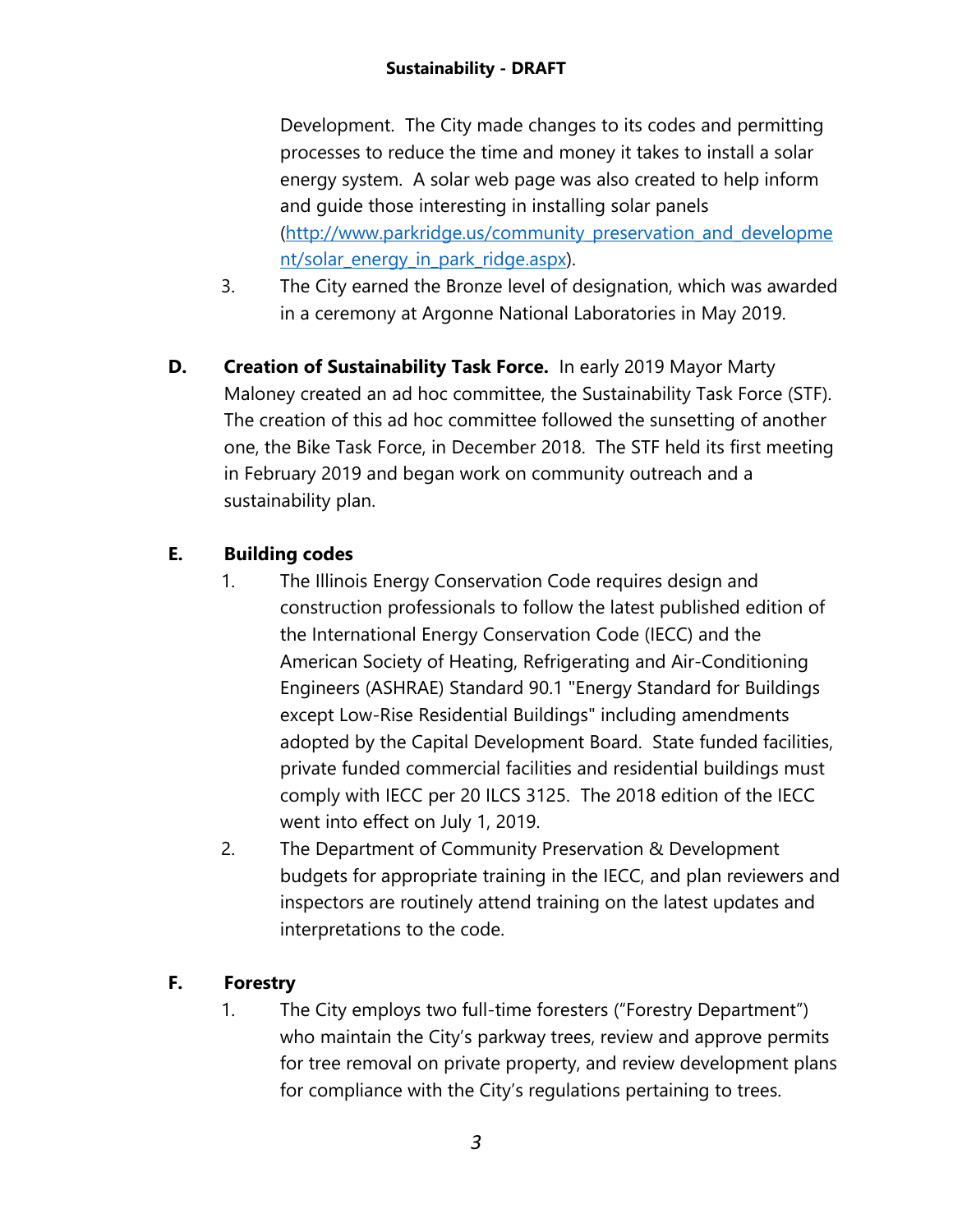- 2. The Forestry Department follows an Urban Forest Management plan, i.e. a strategic plan for trees in the City. Within the next year the Forestry Department will begin using a "zone analysis" for canopy cover and tree plantings. Currently the City's canopy cover is 41 percent.
- 3. The Forestry Department's approved list for street trees is heavy on native trees, e.g. various oaks (genus *Quercus)*, Honey Locust (Gleditsia triacanthos).
- 4. The City has earned "Tree City USA" designation for over 20 continuous years. The Forestry Department administers this program.

# **G. City vehicle fleet**

- 1. Since 2017 the City has employed software in most of its vehicle fleet that tracks: vehicle location, vehicle speed, idling time, and other metrics such as fuel consumption.
- 2. City has purchased one hybrid vehicle, and is considering the routine replacement of vehicles with hybrids or EV. [Comment: This is updated based on recent discussions at the October Committee of the Whole meeting.]
- **H. LED Installation.** All  $[$ ? Verify] traffic lights in the City use LED lighting. Most of the LEDs were installed as part of an IDOT program.
- **I. Illicit discharges.** Per MWRD requirements, Public Works engages in testing of sewer connections with smoke to determine illegal hook-ups to sewer.

# **J. Waste management/recycling**

- 1. SWANCC.
	- a. The City is a member of The Solid Waste Agency of Northern Cook County (SWANCC). SWANCC is a nonprofit intergovernmental agency that has provided solid waste management services, programs and resource materials to its 23 member communities since 1988. SWANCC's focus is to reduce the volume and toxicity of solid waste through responsible waste reduction solutions and includes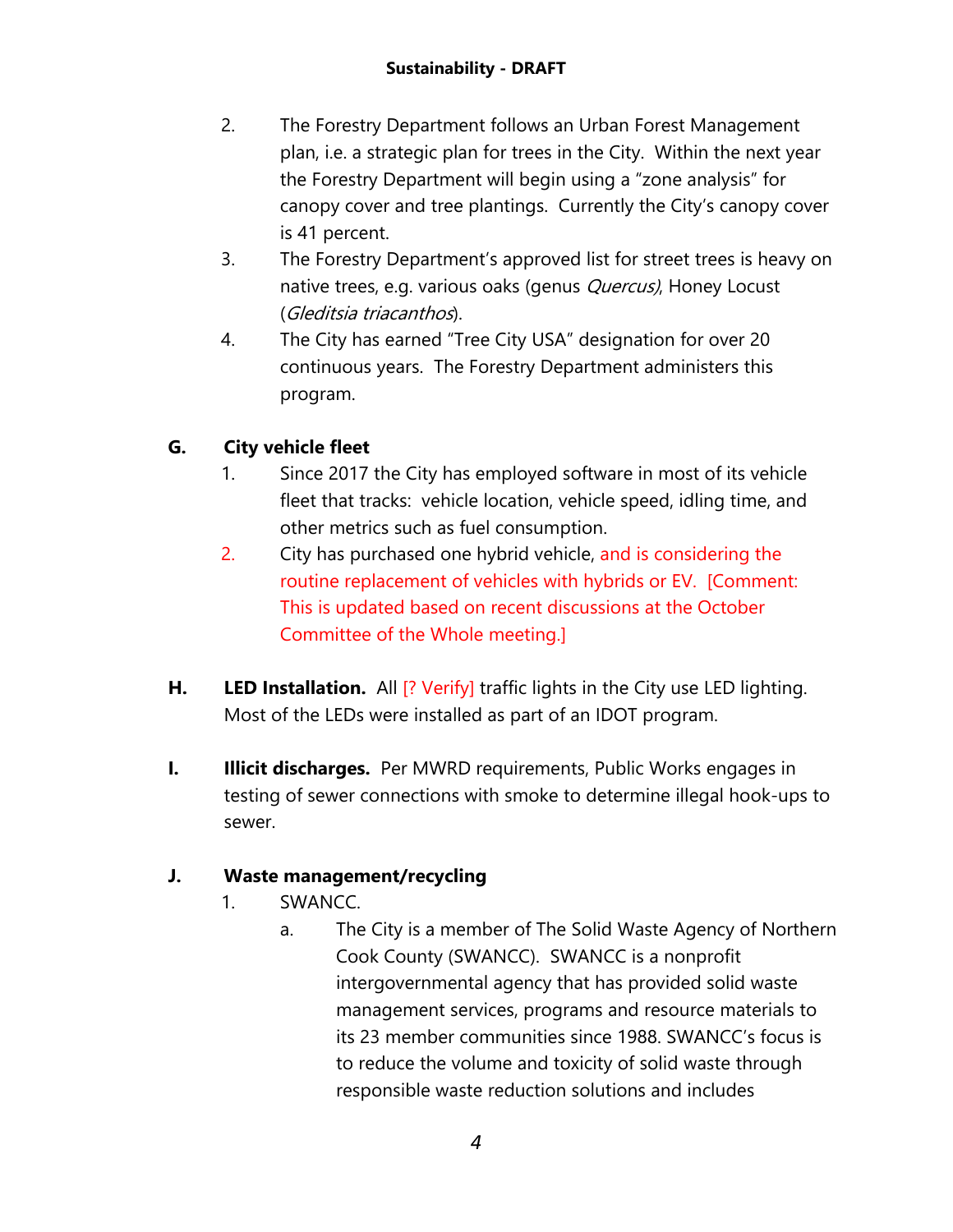#### **Sustainability - DRAFT**

collections for special materials. Only residents who live in a SWANCC member community are eligible to participate in the Agency's programs.

- b. SWANCC provides member residents with a variety of waste reduction and recycling services, programs and resource materials. These include collections for special materials that cannot go into the curbside recycling cart or should not go into the garbage due to toxicity or recoverability, such as: computer and electronics, prescription drugs and sharps, compact fluorescent light (CFL) bulbs, mercury thermometers, holiday lights and batteries.
- c. SWANCC's website includes links to educational materials and videos on recycling, composting and other waste reduction solutions.
- d. The City's Department of Public Works administers a pumpkin composting program each November, whereby residents can drop off pumpkins for composting.
- 2. The City budgets \$2.8 million (out of \$77 million budget) for waste management. (Check if this is a pass-through cost, or partially pass-through.) Current waste diversion rate is 29%. Average waste diversion for SWANCC communities is 24.8%. A waste diversion rate represents how much of waste you divert without burn (incineration) or buy (landfill). The higher the waste diversion rate, the more material that is being recycled.
- 3. Curbside recycling. Residences in the City can participate in a curbside recycling program through the City's waste hauler, Groot. Commercial properties are not eligible for this program and must pursue recycling individually.
- 4. Recycling events. The City manages or participates in several recycling programs:
	- a. The Environmental Health Officers of the Department of Community Preservation & Development administer a program for drop-off of various items for recycling or proper disposal, i.e. to ensure liquids or solids are not disposed of in a manner that will harm water supply. Items accepted at these monthly events include: CFL bulbs, fluorescent tubes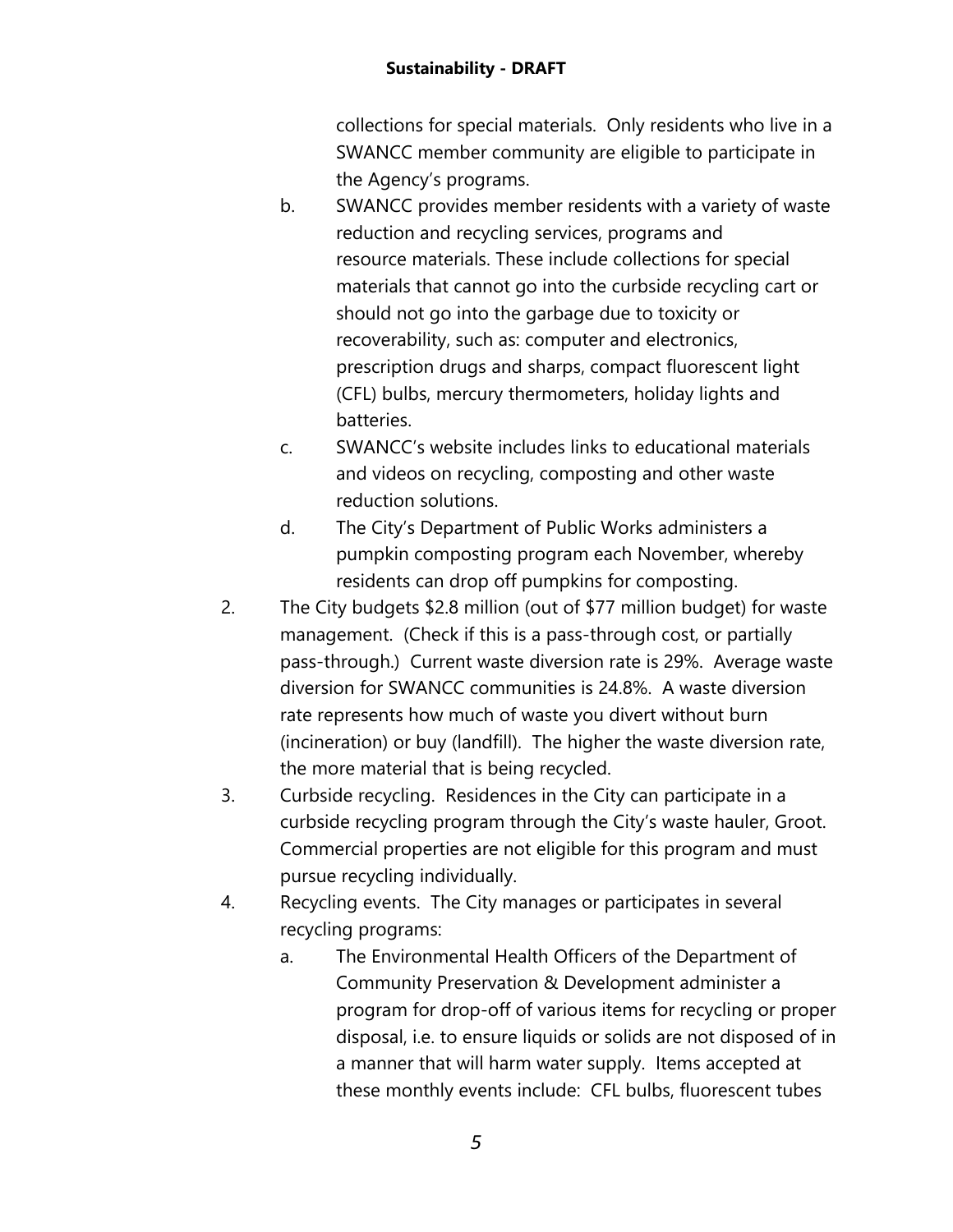(up to four feet in length), , mercury thermometers, liquid and solid medicine, and sharpened needle disposal. [is this in conjunction with SWANCC?]

- b. The City and Chamber of Commerce co-host quarterly recycling events, which are sponsored by SWANCC. For example, on October 19, 2019, the City hosted a recycling event at its Public Works Service Center, where residents from the area could drop off electronics and textiles for recycling. Document destruction was also a part of this event.
- c. Battery recycling was halted in 2018.

### **IV. GOALS AND OBJECTIVES**

### **A. Improve water quality**

- 1. Implement a public education program or conduct equivalent outreach activities about the impacts of stormwater discharges on local waterbodies and the steps that can be taken to reduce stormwater runoff and pollution. The City does not necessarily need to generate its own materials in fulfilling this objective. It is generally more cost-effective to use an existing program or materials than to develop local materials. The City should consider use and distribute stormwater educational information provided by their State, EPA, or environmental, public interest, or trade organizations instead of developing its own materials. Nevertheless, the City should strive to make its materials and activities relevant to local situations and issues, and incorporate a variety of strategies to ensure maximum coverage. Some examples of materials that can be used include:
	- a. Brochures or fact sheets. These can be posted on the City website. Paper copies can be made available for distribution at City Hall or special events.
	- b. Stenciling of storm drains with message such as "Do Not Dump" or "Drains Directly to Des Plaines River."
	- c. Tributary signage to increase public awareness of local water resources.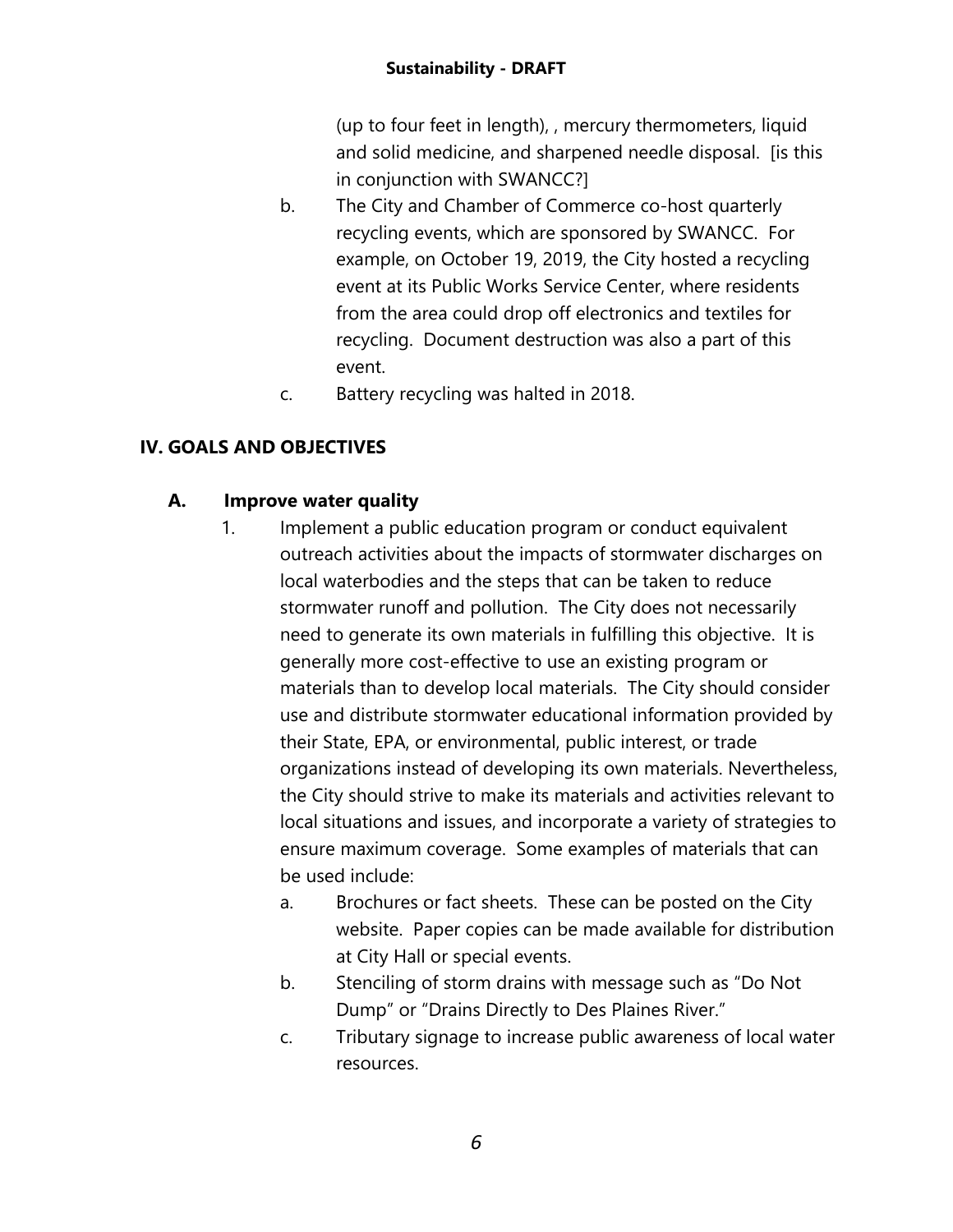#### **Sustainability - DRAFT**

- 2. Identify and correct illicit discharges. "Illicit discharges" are defined as a storm drain that has measurable flow during dry weather containing pollutants and/or pathogens. A storm drain with measurable flow but containing no pollutants is simply considered a discharge. Each illicit discharge has a unique frequency, composition and mode of entry in the storm drain system. Illicit discharges are frequently caused when the sewage disposal system interacts with the storm drain system. A variety of monitoring techniques is used to locate and eliminate illegal sewage connections. These techniques trace sewage flows from the stream or outfall, and go back up the pipes or conveyances to reach the problem connection. Illicit discharges of other pollutants are produced from specific source areas and operations known as "generating sites." Knowledge about these generating sites can be helpful to locate and prevent non-sewage illicit discharges. Depending on the regulatory status of specific "generating sites," education, enforcement and other pollution prevention techniques can be used to manage this class of illicit discharges.<sup>[1](#page-6-0)</sup> Common activities that produce illicit, indirect discharges include:
	- a. Car washing
	- b. Driveway cleaning
	- c. Dumping
	- d. Lawn/landscape watering and pesticide use
	- e. Vehicle fueling
	- f. Washdown of greasy equipment and grease traps
	- g. Sewage. Sewage has the greatest potential to produce illicit discharges within any urban subwatershed. The most commonly reported sewage-related direct discharges are broken sanitary sewer lines (81%), cross connections, and straight pipe discharges.
	- h. Spills that enter the storm drain system at an inlet. A common occurrence is an oil or gas spill from an accident that then travels across the road and into the storm drain system.

<span id="page-6-0"></span> $1$  "Illicit Discharge Detection and Elimination: A Guidance Manual for Program Development and Technical Assessment," Center for Watershed Protection and Robert Pitt, University of Alabama, October 2004, p.5.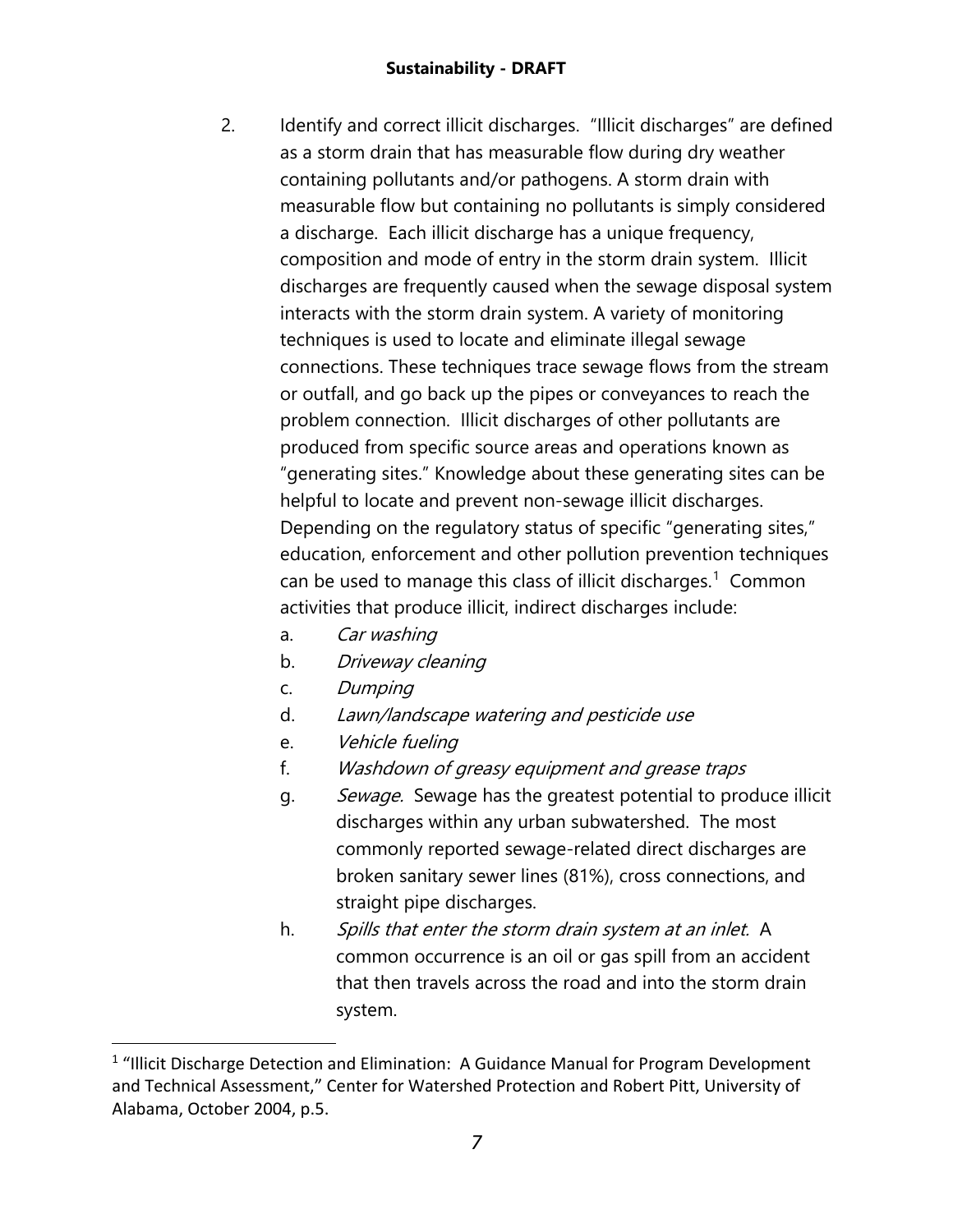- i. Dumping a liquid into a storm drain inlet. Liquid wastes such as oil grease, paint, solvents, and various automotive fluids are frequently dumped into the storm drain. A common example is cleaning deep fryers in the parking lot of a fast food operation.
- j. Non-target irrigation from landscaping or lawns that reaches the storm drain system: Irrigation can produce intermittent discharges from over-watering or misdirected sprinklers that send tap water over impervious areas (Figure 7). In some instances, non-target irrigation can produce unacceptable loads of nutrients, organic matter or pesticides. The most common example is a discharge from commercial landscaping areas adjacent to parking lots connected to the storm drain system.
- k. Adopt ordinance and implement enforcement activities to prevent illicit discharges. (Adopt phosphorous-based fertilizer ban.) Clear and effective ordinance language should be adopted to ensure that all potential sources of illicit discharges are prohibited, and that the community has sufficient legal authority to inspect private properties and enforce corrections. Example:
- 3. Engage in educational activities, public information activities, and other appropriate activities to facilitate the proper management and disposal of used oil and toxic materials.
- **B. Promote green infrastructure solutions for stormwater management.**  Green infrastructure can improve stormwater quality and mitigate flooding.
	- 1. Continue model green alley program.
	- 2. Construct a community model rain garden.Partner with another unit of local government, e.g. Park District, or a non-for-profit organization, e.g. church, to install a model rain garden. Location would be accessible to the public, and public could see and learn about how a rain garden functions, its benefits, and installation issues. Some signage would be necessary, as well as continued maintenance.
	- 3. Incentivize permeable paving.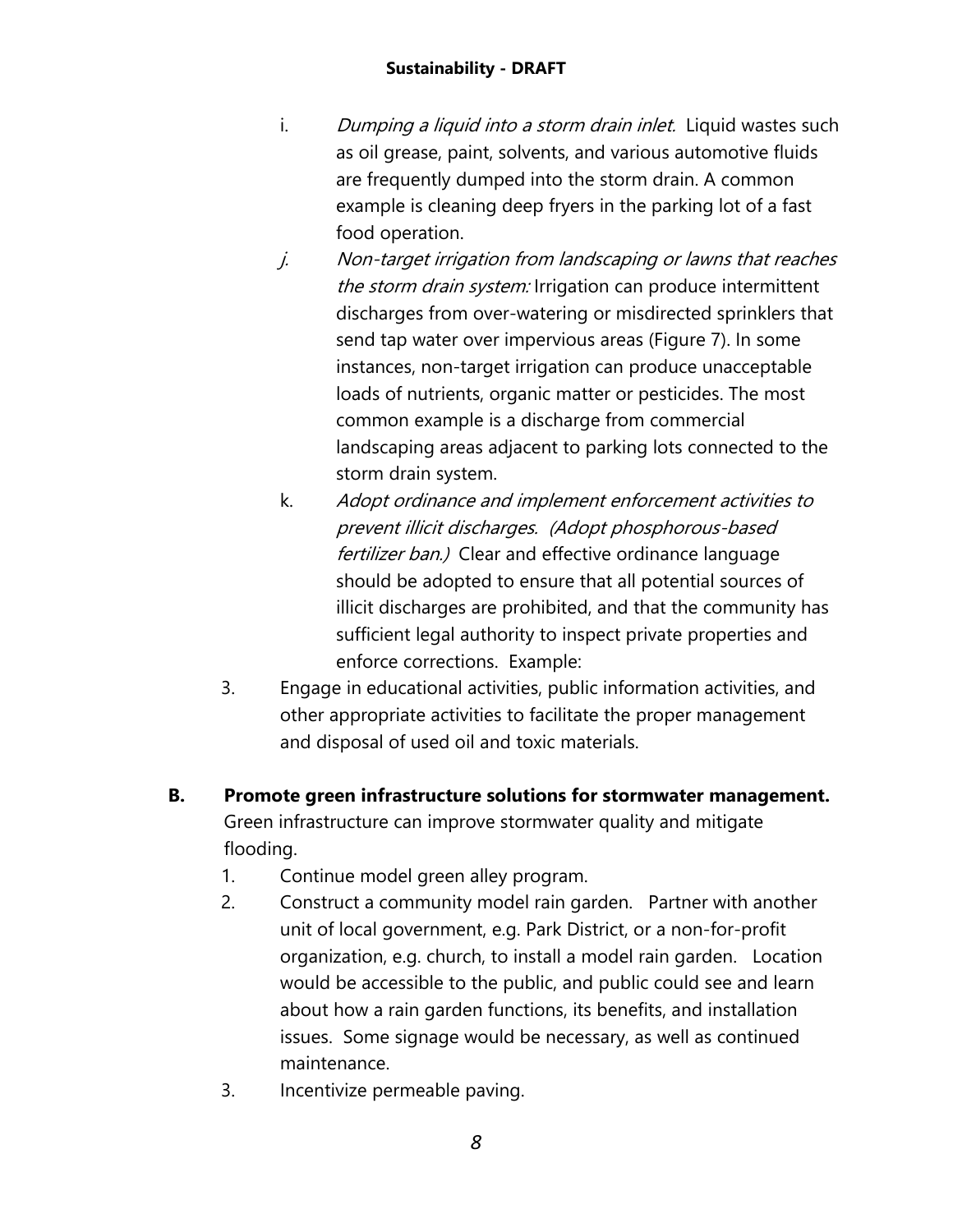- a. Permeable paving systems are intended to trap and treat stormwater at the source. Permeable pavement includes a variety of surfaces: pervious concrete, porous asphalt, paving stones and interlocking pavers. All of these surfaces allow stormwater to percolate and infiltrate into the soil below. Usually there are a couple layers of aggregate installed underneath the paving surface, and the aggregate contributes to the percolation and infiltration qualities of the system. Moreover, permeable paving systems can solids, thereby filtering pollutants and preventing them from reaching the storm sewer system.
- b. The City should consider incentives, in the form of fee reductions, for permeable paving installation and maintenance.
- 4. Consider exceeding MWRD requirements for green infrastructure. A list of potential green infrastructure options is below:
	- a. [Bioretention](https://stormwater.pca.state.mn.us/index.php?title=Bioretention) practices, often called rain gardens, are small vegetated landscape practices designed to filter or infiltrate stormwater runoff. They have a relatively simplistic design that can be incorporated into a wide variety of landscaped gareas. Common bioretention opportunities include landscaping islands, cul-de-sacs, parking lot margins, commercial setbacks, open space, rooftop drainage and street-scapes (i.e., between the curb and sidewalk).
	- b. Tree trenches and tree boxes are vegetated engineered landscape practices designed to filter or infiltrate stormwater runoff. They can be incorporated into a wide variety of landscaped areas, including ultra-urban landscapes. Technically, tree boxes and tree trenches are bioretention practices, but their design, construction, maintenance, and benefits merit a separate discussion. Note that this page does not discuss urban forests and use of trees in natural landscape settings. These are discussed on a separate page.
	- c. Permeable paving (see above)
	- d. Vegetated swales
	- e. Harvest and re-use practices. Rain water harvesting is the practice of collecting rain water from impermeable surfaces,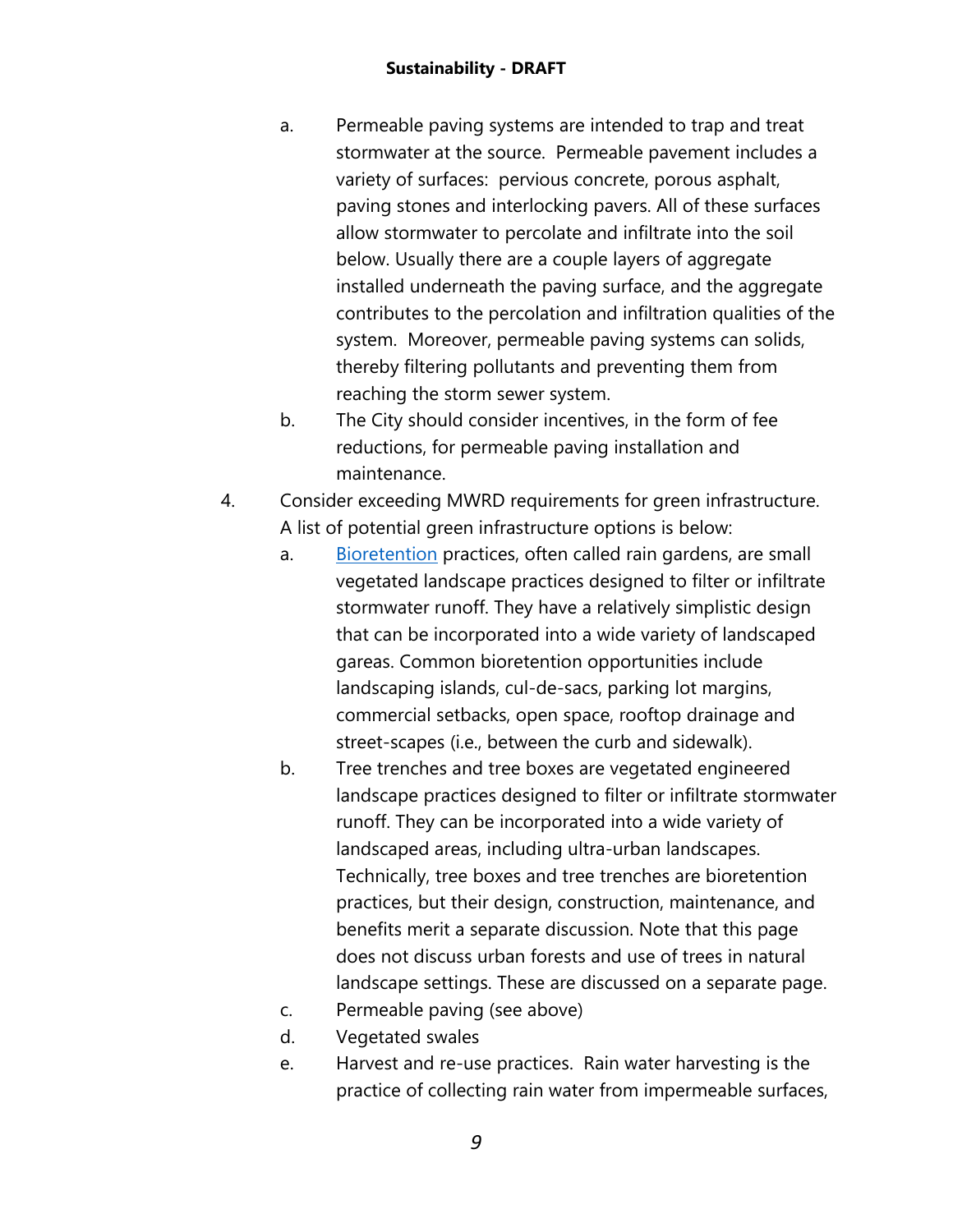such as roof tops, and storing for future use. Stormwater and rainwater harvest and use systems can improve or maintain watershed hydrology, reduce pollutant loading to receiving waters, increase water conservation, reduce stress on existing infrastructure, and reduce energy consumption

### **C. Encourage the adoption of renewable energy sources**

- 1. Solar. Pursue Sol-Smart Gold designation.
- 2. Explore potential for wind turbines and thermal energy in Park Ridge; change regulations to allow, as necessary.
- 3. Improve information on City website.
	- a. Ensure solar energy landing page is included in revamp of City website (anticipated for 2020). Ensure page is userfriendly and has links to appropriate websites.
	- b. Add new webpage featuring tips on energy conservation, e.g. promote the use of ENERGY STAR appliances and equipment.
- 4. Institute an LED installation program for street lights. Note that City has investigated this, but cost was prohibitive.
- 5. Promote electric and hybrid vehicles by:
	- a. Encouraging the availability of charging stations. Amend land use regulations to allow for placement in commercial and other parking lots. Develop design standards for EV charging station parking, and ensure loss of "standard" parking space for charging station will not be impediment to installation of charging station (See Mayfield, 2012).
	- b. Target Higgins Road corridor—along Kennedy Expressway and near O'Hare—as prime location for charging stations.
	- c. Allow solar canopies for EV charging stations (need photo).
	- d. Publish and periodically update map showing locations of all charging stations available to the public. Track increase in number of parking stations over time, with goal of achieving steady increase in overall number for first five years after plan adoption. [Comment: This is added in response to P&Z request to include more metrics in plan.]
- 6. Require EV charging stations for multi-family dwellings.
- 7. Require EV charging stations for new commercial developments.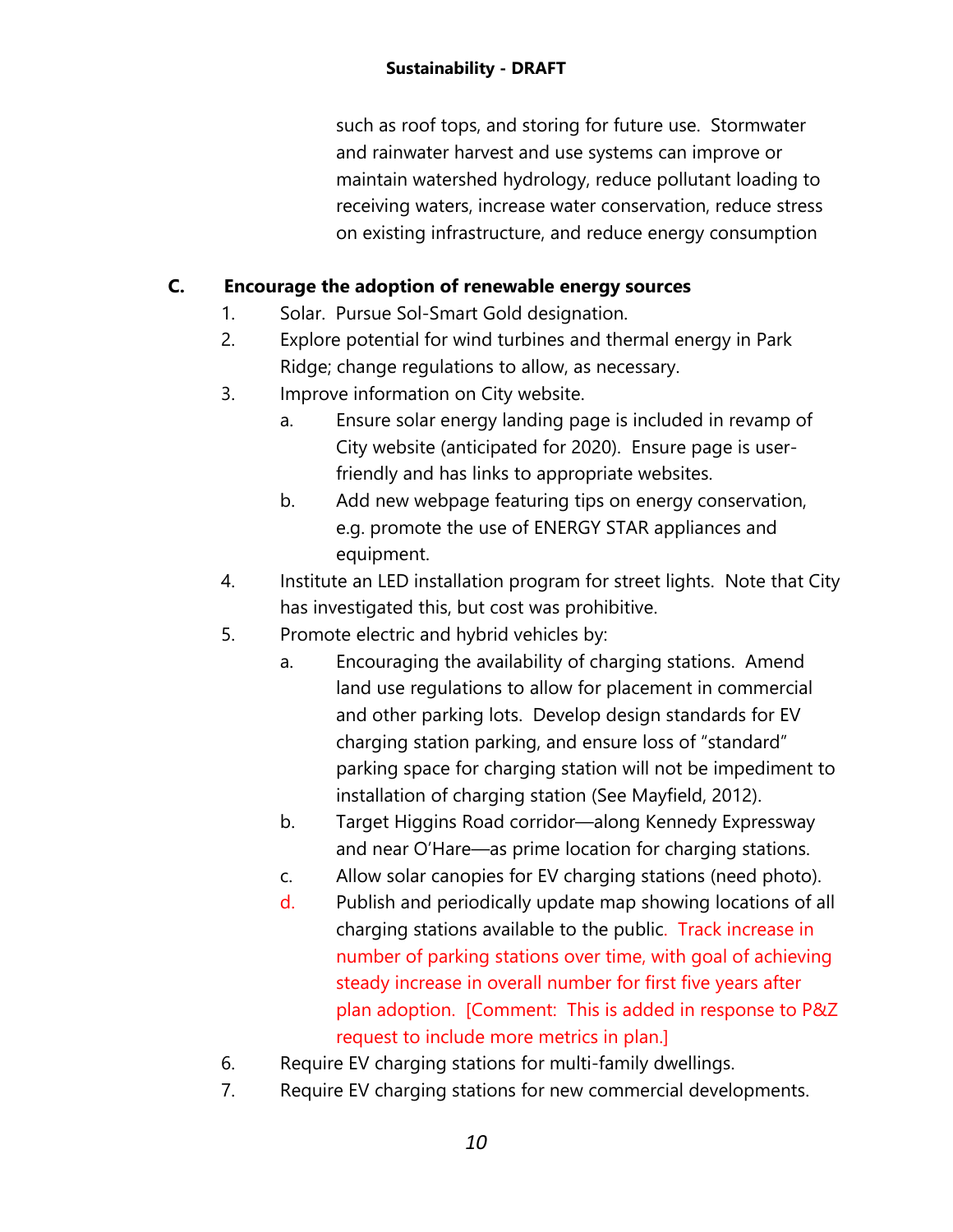8. As part of City's solar webpage, display map with current data concerning locations of solar PV panels. Also publish report card on number of solar PV permits and building permit approval time. Goal is to complete permit review within three days of permit application. [Comment: This is added in response to P&Z request to include more metrics in plan.]

# **D. Increase biodiversity**

- 1. Continue to seek Tree City USA designation
- 2. Update the Urban Forest Management Plan used by the Forestry Department
- 3. Increase City's canopy cover from current 41% to 50%
- 4. Through development plan review, promote the use of native woody plants, native grasses and flowering plants in landscape plans.
- 5. Monitor invasive plant lists published by IDNR and Chicago Botanical Garden and adjust City's approved plant lists accordingly; ensure invasive plants are not used in landscape designs.
- 6. Amend Codes to clarify desirability of native plants.
	- a. Amend 5-11-1 (Specific weeds, as Nuisance). Plants such as dandelion, milkweed and goldenrod should not be on the nuisance list.
	- b. Amend Property Maintenance Code to include section clarifying desirability of native plants in the residential and commercial landscapes
- 7. Educate public on native landscaping: different aesthetic, benefits, costs, upkeep, desire for groomed look
- 8. Consider zoning changes that would expressly allow bee keeping and poultry raising.
- 9. IPM program. Integrated Pest Management focuses on long-term prevention of pests or their damage by managing the ecosystem
- 10. Work with other agencies (public or private) to hold native plant sales in the community, e.g. at Farmers Market.
- **E. Incorporate green technology and sustainable practices into City Hall operations.** In addition to practices already cited, incorporate green technology and practices into City Hall operations as follows: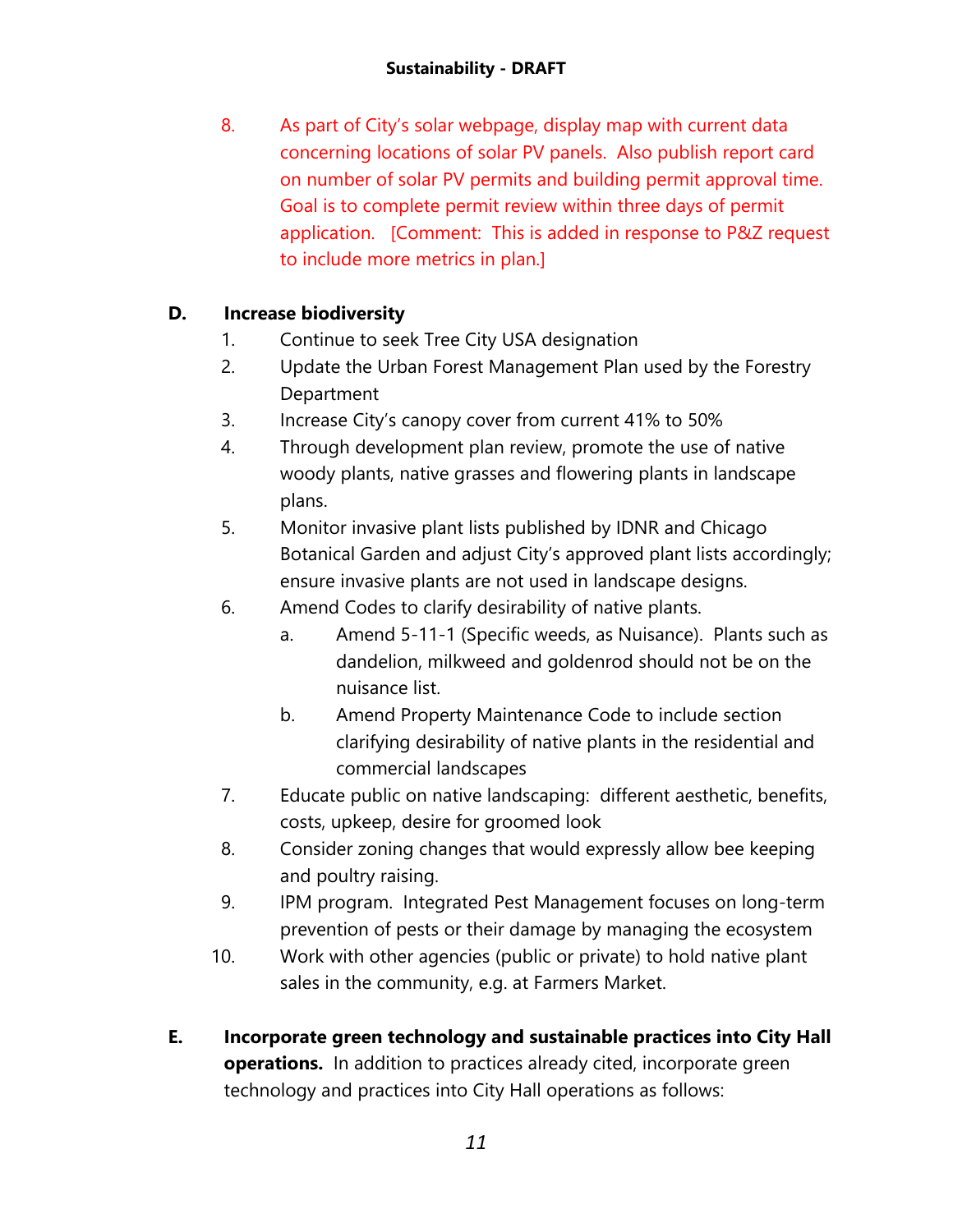- 1. Pursue procurement of EV or hybrid vehicles and attendant equipment, e.g. charging stations, on City property.
- 2. Consider sustainability measures for City events, e.g. make Farmers Market, a "no waste event."
- 3. Commit to reducing the City's carbon footprint (alternatively, commit to carbon neutrality) by 202X.
- 4. Install and operate solar PV panels on municipal properties.
- 5. Amend City's procurement policy to include environmentally friendly products as one criteria.
- 6. Reduce fuel consumption and idling time of City vehicles by 20% from baseline date of [TBD]. [Comment: This is added in response to P&Z request to include more metrics in plan. Note that City already has ability to track idling time and fuel consumption, but these data are not compiled into meaningful report for public/municipal consumption and review.]

# **F. Reduce, reuse, and recycle waste products of all types.**

- 1. Endorse the EPA's Food Recovery Challenge (FRC) [https://www.epa.gov/sustainable-management-food/food](https://www.epa.gov/sustainable-management-food/food-recovery-challenge-frc)[recovery-challenge-frc](https://www.epa.gov/sustainable-management-food/food-recovery-challenge-frc)
- 2. Promote composting in residential environments.
- 3. Explore options for a City-wide composting site/facility
- 4. Improve the City's waste diversion rate from its current 29% to 50%. Accomplish this through education, expansion of recycling, etc.<sup>[2](#page-11-0)</sup>
- 5. Amendments to City Code that would foster sustainable practices among city businesses, e.g. consider a ban or a fee for single-use plastic bags. Additionally, educate businesses on ways to "go green."[3](#page-11-1)
- 6. Explore opportunities for placement of more public recycling bins.

<span id="page-11-0"></span> $2$  "What is waste diversion and why is it so important?" Clean River Recycling Solutions website at [https://cleanriver.com/blogwhat-waste-diversion-important/.](https://cleanriver.com/blogwhat-waste-diversion-important/) 

<span id="page-11-1"></span><sup>&</sup>lt;sup>3</sup> Lori Healy, "How to Go Green at Your Restaurant," The Balance Small Business website, [https://www.thebalancesmb.com/how-to-go-green-at-your-restaurant-2888656.](https://www.thebalancesmb.com/how-to-go-green-at-your-restaurant-2888656) Updated Sep 2, 2019; accessed Oct 23, 2019.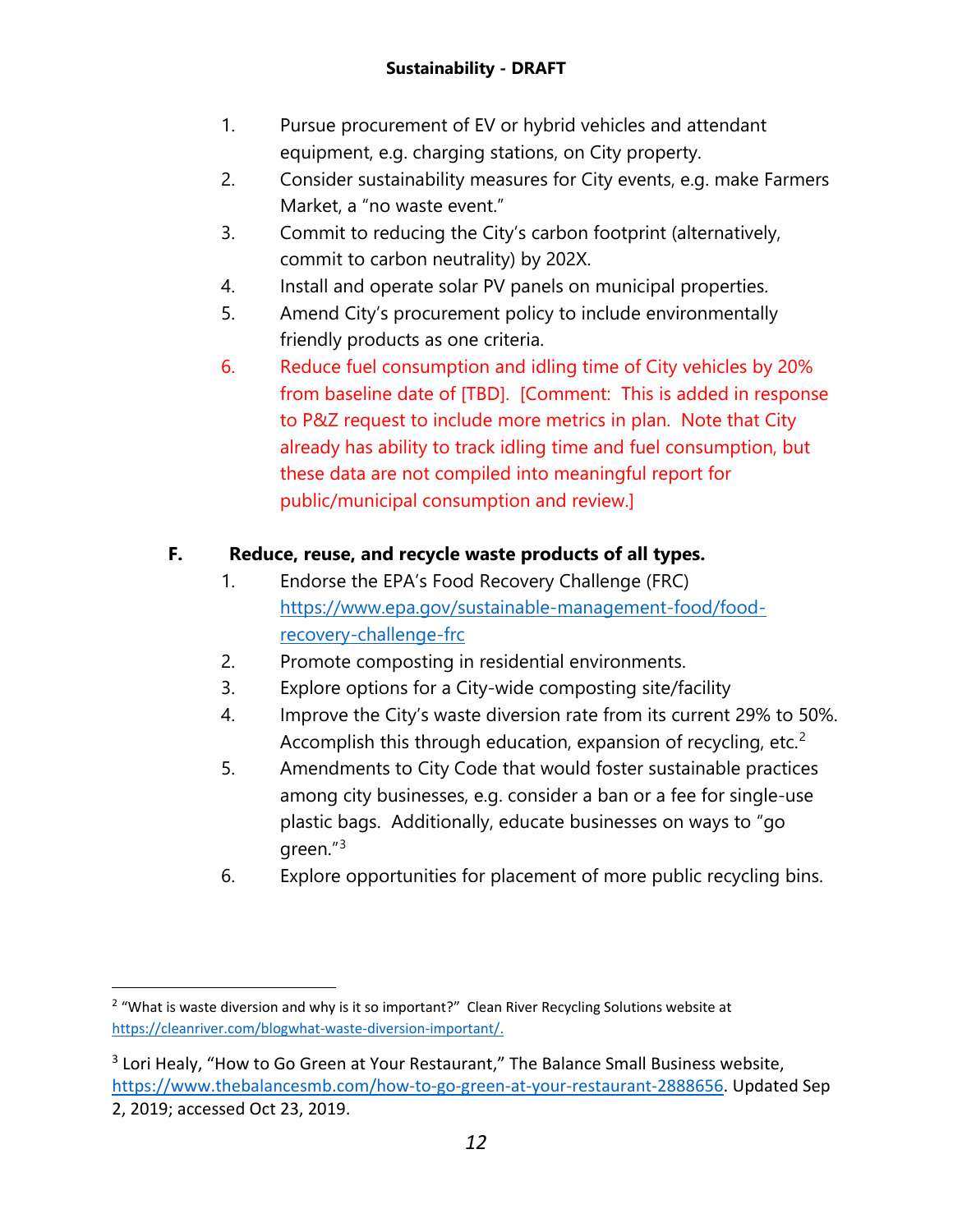- 7. Encourage private entities that sponsor or manage special events to move toward "no-waste" events.[4](#page-12-0)
	- a. Require various waste streams (composting, recycling) at events
	- b. Increase fees for non no-waste events.
- 8. Track progress in all of above areas and publish on City website's "sustainability page." Goal would be to make progress in all areas within one year of adoption of plan. For example, the operation of one no-waste event would be considered progress toward item no. 7 above]. [Comment: This is added in response to P&Z request to include more metrics in plan.]
- **G. Publicize for public consumption federal, state and county sustainability efforts and goals.** [Comment: This new goal is added in response to P&Z request to include more metrics in plan.]
	- 1. Publicize sustainability goals established by federal, state and county governments: post on website, include graphics, update with progress notes. [Comment: This is added in response to P&Z request to include more metrics in plan.]
	- 2. Publicize studies, interactive maps, links on sustainability, particularly those that feature or include Park Ridge. For an example, see an interactive carbon footprint map, by zip code, for the United States, at: [https://coolclimate.org/maps.](https://coolclimate.org/maps)

Mayfield, David (2012). *Site Design for Electric Vehicle Charging Stations*. Sustainable Transportation Strategies.

<span id="page-12-0"></span> <sup>4</sup> Rob Hard, "An Event Planners Guide to Green Meetings and Events, The Balance Small Business website, [https://www.thebalancesmb.com/how-to-go-green-at-your-restaurant-](https://www.thebalancesmb.com/how-to-go-green-at-your-restaurant-2888656)[2888656,](https://www.thebalancesmb.com/how-to-go-green-at-your-restaurant-2888656) updated June 25, 2019; accessed 23 Oct 2019.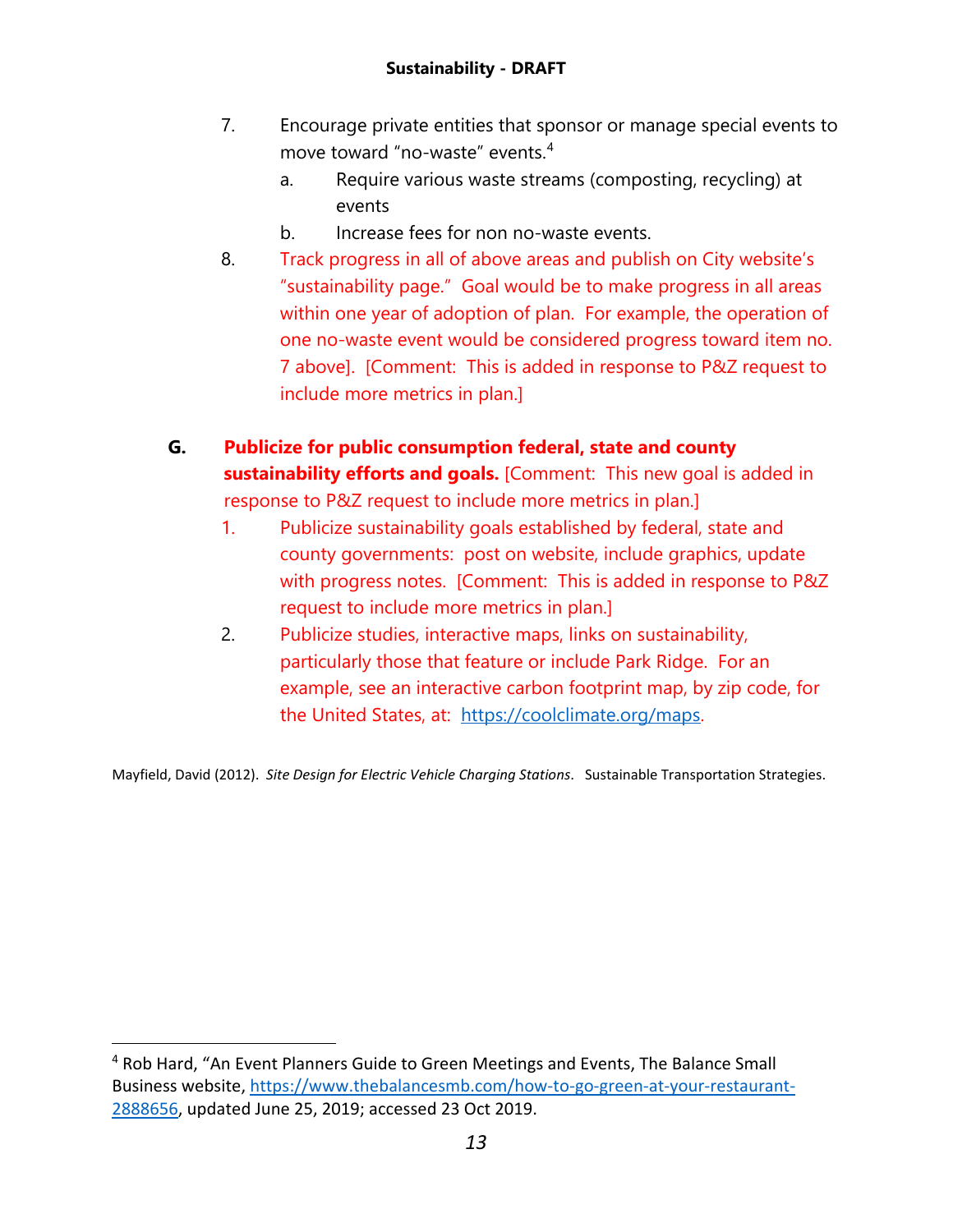# **SUSTAINABILITY - IMPLEMENTATION**

| A. IMPROVE WATER QUALITY                     |                                                                                                                                                                                       |  |
|----------------------------------------------|---------------------------------------------------------------------------------------------------------------------------------------------------------------------------------------|--|
| A.1. Public education                        |                                                                                                                                                                                       |  |
| Lead:                                        | CP&D                                                                                                                                                                                  |  |
| First Steps:                                 | Explore web for materials and provide links to these on City website.                                                                                                                 |  |
| Resources/Funding:                           | Staff time                                                                                                                                                                            |  |
| Time Horizon/Complexity:                     | Short-term, simple                                                                                                                                                                    |  |
| A.2. Identify and correct illicit discharges |                                                                                                                                                                                       |  |
| Lead:                                        | Public Works; CP&D                                                                                                                                                                    |  |
| First Steps:                                 | Produce educational materials for public; continue program                                                                                                                            |  |
| Resources/Funding:                           | Staff time                                                                                                                                                                            |  |
| Time Horizon/Complexity:                     | Short-term/routine                                                                                                                                                                    |  |
|                                              | A.3. Engage in educational activitiesto facilitate proper disposal of toxic materials.                                                                                                |  |
| Lead:                                        | Public Works; CP&D                                                                                                                                                                    |  |
| First Steps:                                 | Produce educational materials for public; continue program                                                                                                                            |  |
| Resources/Funding:                           | Staff time                                                                                                                                                                            |  |
| Time Horizon/Complexity:                     | Short-term/routine                                                                                                                                                                    |  |
|                                              | B. PROMOTE GREEN INFRASTRUCTURE FOR STORMWATER MANAGEMENT                                                                                                                             |  |
| B.1. Continue model green alley program      |                                                                                                                                                                                       |  |
| Lead:                                        | Public Works                                                                                                                                                                          |  |
| First Steps:                                 | Provide educational information on rain gardens and other ways to mitigate<br>flooding; publicize through City media                                                                  |  |
| Resources/Funding:                           | Budget cost estimated at [per alley/foot?]                                                                                                                                            |  |
| Time Horizon/Complexity:                     | Long-term/complex.                                                                                                                                                                    |  |
| B.2. Construct a community model rain garden |                                                                                                                                                                                       |  |
| Lead:                                        | CP&D Public Works                                                                                                                                                                     |  |
| First Steps:                                 | Pursue Sol-Smart Gold designation and incorporation of solar/energy webpage<br>on new City website.                                                                                   |  |
| Resources/Funding:                           | Staff time; City funding needed for solar, EV                                                                                                                                         |  |
| Time Horizon/Complexity:                     | Long-term/complex.                                                                                                                                                                    |  |
| B.3. Incentivize permeable paving            |                                                                                                                                                                                       |  |
| Lead:                                        | CP&D                                                                                                                                                                                  |  |
| First Steps:                                 | Evaluate bldg permit fee structure and determine what amount of fee reduction<br>would intice property owners to install permeable paving and yet cover all or<br>most of City costs. |  |
| Resources/Funding:                           | Staff time                                                                                                                                                                            |  |
| Time Horizon/Complexity:                     | Short-term/complex                                                                                                                                                                    |  |
|                                              | B.4. Consider exceeding MWRD requirements for green infrastructure                                                                                                                    |  |
| Lead:                                        | Public Works                                                                                                                                                                          |  |
| First Steps:                                 | Evaluate efficacy of additional level of green infrastructure and potential cost<br>burdens to applicants.                                                                            |  |
| Resources/Funding:                           | Staff time                                                                                                                                                                            |  |
| Time Horizon/Complexity:                     | Short-term/complex                                                                                                                                                                    |  |
|                                              | C. ENCOURAGE ADOPTION OF RENEWABLE ENERGY SOURCES                                                                                                                                     |  |

**C.1. Pursue Sol-Smart Gold designation**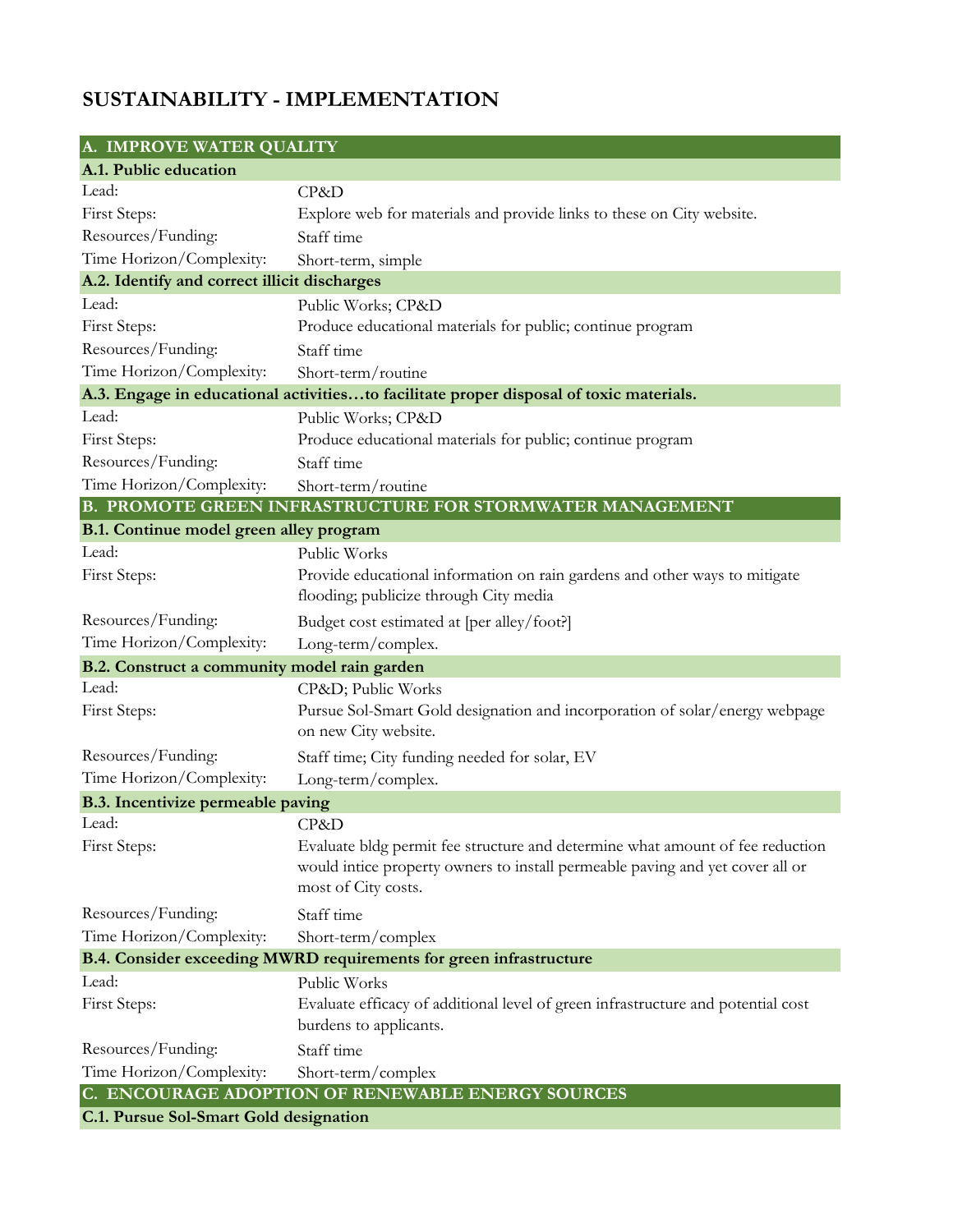| Lead:                                           | CP&D                                                                                                    |  |
|-------------------------------------------------|---------------------------------------------------------------------------------------------------------|--|
| First Steps:                                    | Review requirements and submit documentation to Solar Foundation through                                |  |
|                                                 | Metropolitan Mayors Caucus.                                                                             |  |
| Resources/Funding:                              | Staff time                                                                                              |  |
| Time Horizon/Complexity:                        | Short-term/routine                                                                                      |  |
|                                                 | C.2. Explore potential for wind turbines and thermal energy in Park Ridge; change codes as necessary    |  |
|                                                 |                                                                                                         |  |
| Lead:                                           | CP&D                                                                                                    |  |
| First Steps:                                    | Review requirements and submit documentation to Solar Foundation through<br>Metropolitan Mayors Caucus. |  |
| Resources/Funding:                              | Staff time                                                                                              |  |
| Time Horizon/Complexity:                        | Short-term/routine                                                                                      |  |
| C.3. Improve information on City website.       |                                                                                                         |  |
| Lead:                                           | CP&D                                                                                                    |  |
| First Steps:                                    | Participate in revamp effort for City website                                                           |  |
| Resources/Funding:                              | Staff time                                                                                              |  |
| Time Horizon/Complexity:                        | Short-term/complex                                                                                      |  |
|                                                 | C.4. Institute an LED installation program for street lights                                            |  |
| Lead:                                           | Public Works                                                                                            |  |
| First Steps:                                    | Review costs, prioritize areas for LED lighting                                                         |  |
| Resources/Funding:                              | Staff time; budget                                                                                      |  |
| Time Horizon/Complexity:                        | Long-term/routine                                                                                       |  |
| C.5. Promote electric and hybrid vehicles       |                                                                                                         |  |
| Lead:                                           | City Hall (Admin, Finance, CP&D, Public Works)                                                          |  |
| First Steps:                                    | Review costs, determine appropriate areas and level 1 or 2 charging                                     |  |
| Resources/Funding:                              | <b>Budget costs</b>                                                                                     |  |
| Time Horizon/Complexity:                        | Long-term/complex                                                                                       |  |
|                                                 | C.6. Require EV charging stations for multi-family dwellings                                            |  |
| Lead:                                           | City Hall (Admin, Finance, CP&D, Public Works)                                                          |  |
| First Steps:                                    | Review costs, determine appropriate areas and level 1 or 2 charging                                     |  |
| Resources/Funding:                              | Budget costs                                                                                            |  |
| Time Horizon/Complexity:                        | Long-term/complex                                                                                       |  |
|                                                 | C.7. Require EV charging stations for new commercial developments                                       |  |
| Lead:                                           | City Hall (Admin, Finance, CP&D, Public Works)                                                          |  |
| First Steps:                                    | Review costs, determine appropriate areas and level 1 or 2 charging                                     |  |
| Resources/Funding:                              | <b>Budget costs</b>                                                                                     |  |
| Time Horizon/Complexity:                        | Long-term/complex                                                                                       |  |
|                                                 | C.8. Publish map and other info regarding solar PV panel installation in the City                       |  |
| Lead:                                           | CP&D                                                                                                    |  |
| First Steps:                                    | Coordinante with GIS consultant                                                                         |  |
| Resources/Funding:                              | Staff time                                                                                              |  |
| Time Horizon/Complexity:                        | Short-term/routine                                                                                      |  |
| D. INCREASE BIODIVERSITY                        |                                                                                                         |  |
| D.1. Continue to seek Tree City USA designation |                                                                                                         |  |
| Lead:                                           | Forestry                                                                                                |  |
| First Steps:                                    |                                                                                                         |  |
|                                                 |                                                                                                         |  |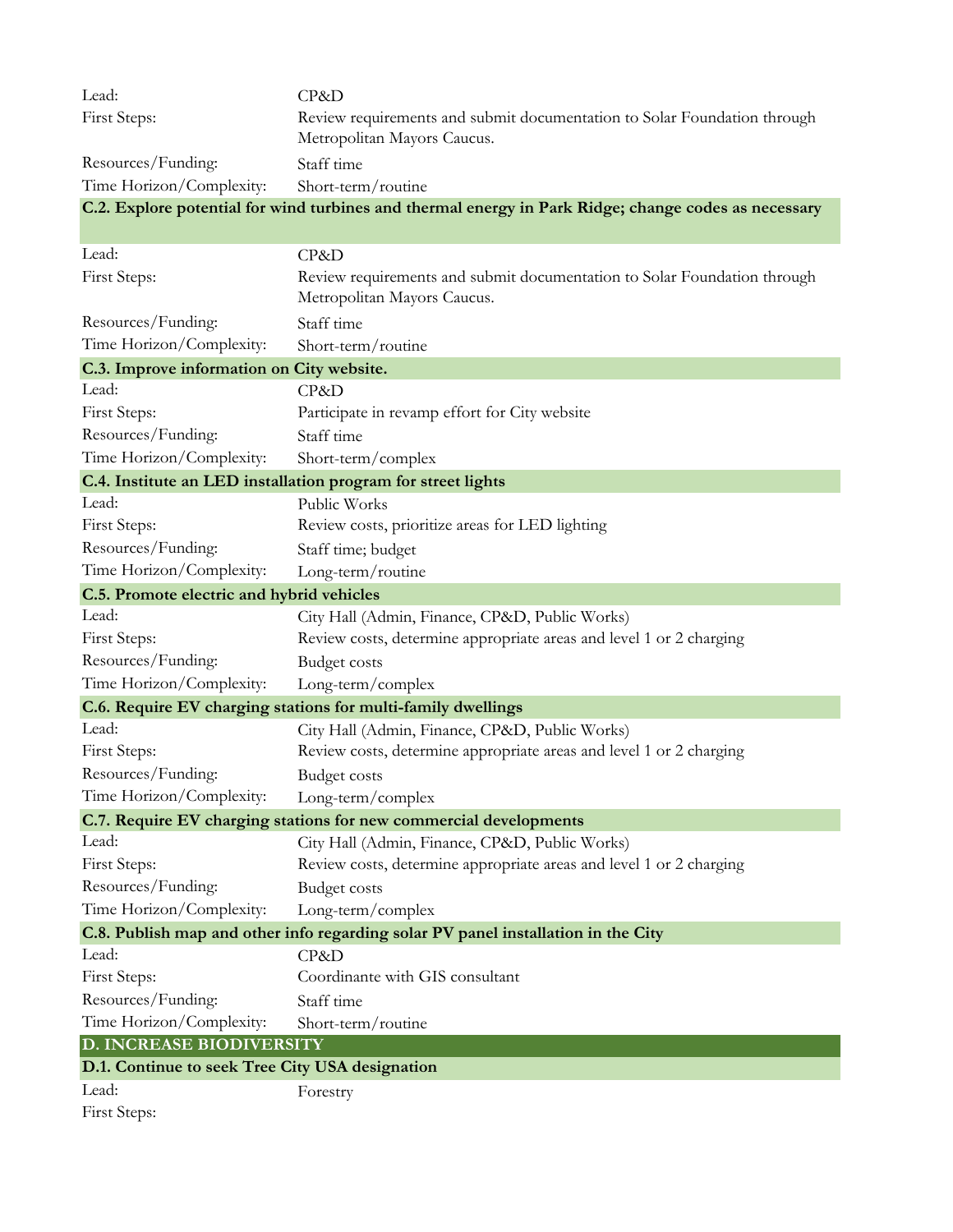| Resources/Funding:                                        | Staff time                                                                                     |  |  |
|-----------------------------------------------------------|------------------------------------------------------------------------------------------------|--|--|
| Time Horizon/Complexity:                                  | Short-term/simple                                                                              |  |  |
| D.2. Update Urban Forestry Management Plan                |                                                                                                |  |  |
| Lead:                                                     | Public Works/Forestry Dept                                                                     |  |  |
| First Steps:                                              |                                                                                                |  |  |
| Resources/Funding:                                        | Staff time                                                                                     |  |  |
| Time Horizon/Complexity:                                  | Short-term/routine                                                                             |  |  |
| D.3. Increase City's canopy cover from 41% to 50%         |                                                                                                |  |  |
| Lead:                                                     | Public Works/Forestry Dept                                                                     |  |  |
| First Steps:                                              |                                                                                                |  |  |
| Resources/Funding:                                        | Staff time, budget                                                                             |  |  |
| Time Horizon/Complexity:                                  | Long-term/complex                                                                              |  |  |
|                                                           | D.4. Promote use of native woody plants in landscape (plans)                                   |  |  |
| Lead:                                                     | CP&D, Forestry                                                                                 |  |  |
| First Steps:                                              | Develop list of desirable plants as substitutes for non-native plants typically                |  |  |
|                                                           | found in landscape plans                                                                       |  |  |
| Resources/Funding:                                        | Staff time                                                                                     |  |  |
| Time Horizon/Complexity:                                  | Short-term/routine                                                                             |  |  |
|                                                           | D.5. Monitor invasive plant lists published by IDNR and CBG; adjust planting lists accordingly |  |  |
| Lead:                                                     | CP&D, Forestry                                                                                 |  |  |
| First Steps:                                              |                                                                                                |  |  |
| Resources/Funding:                                        | Staff time                                                                                     |  |  |
| Time Horizon/Complexity:                                  | Short-term/routine                                                                             |  |  |
| D.6. Amend Codes to clarify desirability of native plants |                                                                                                |  |  |
| Lead:                                                     | CP&D                                                                                           |  |  |
| First Steps:                                              | Research similar native plant ordinances in Midwest                                            |  |  |
| Resources/Funding:                                        | Staff time                                                                                     |  |  |
| Time Horizon/Complexity:                                  | Short-term/routine                                                                             |  |  |
| D.7. Educate public on benefits of native plants          |                                                                                                |  |  |
| Lead:                                                     | CP&D                                                                                           |  |  |
| First Steps:                                              |                                                                                                |  |  |
| Resources/Funding:                                        | Staff time                                                                                     |  |  |
| Time Horizon/Complexity:                                  | Long-term/routine                                                                              |  |  |
|                                                           | D.8. Consider zoning changes that would expressly allow beekeeping and poultry raising         |  |  |
| Lead:                                                     | CP&D                                                                                           |  |  |
| First Steps:                                              | Research existing ordinances throughout country                                                |  |  |
| Resources/Funding:                                        | Staff time                                                                                     |  |  |
| Time Horizon/Complexity:                                  | Short-term/complex                                                                             |  |  |
| D.9. Follow IPM program                                   |                                                                                                |  |  |
| Lead:                                                     | CP&D                                                                                           |  |  |
| First Steps:                                              |                                                                                                |  |  |
| Resources/Funding:                                        | Staff time                                                                                     |  |  |
| Time Horizon/Complexity:                                  | Long-term/routine                                                                              |  |  |
| D.10. Hold native plant sales                             |                                                                                                |  |  |
| Lead:                                                     | CP&D                                                                                           |  |  |
| First Steps:                                              |                                                                                                |  |  |
| Resources/Funding:                                        | Staff time                                                                                     |  |  |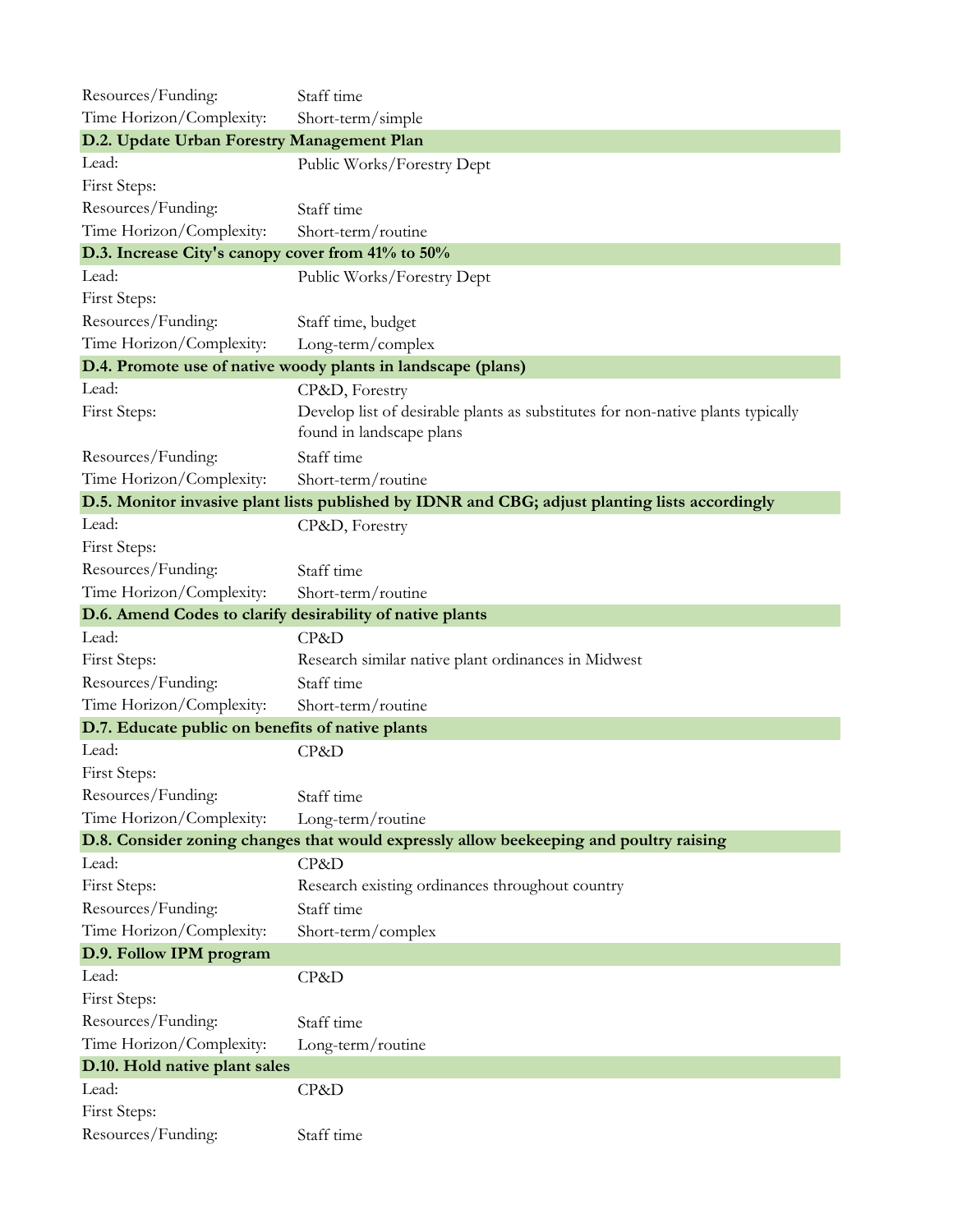Time Horizon/Complexity: Long-term / routine

| E. INCORPORATE GREEN TECHNOLOGY AND SUSTAINABLE PRACTICES INTO CITY<br><b>HALL</b> |                                                                                                 |  |
|------------------------------------------------------------------------------------|-------------------------------------------------------------------------------------------------|--|
| E.1. Pursue procurement of EV and/or hybrid vehicles                               |                                                                                                 |  |
| Lead:                                                                              | Finance/Public Works                                                                            |  |
| First Steps:                                                                       | RFP for procurement                                                                             |  |
| Resources/Funding:                                                                 | Staff time; budgeting                                                                           |  |
| Time Horizon/Complexity:                                                           | Short-term/complex                                                                              |  |
| E.2. Consider sustainability measures for City events                              |                                                                                                 |  |
| Lead:                                                                              | Public Works, CP&D                                                                              |  |
| First Steps:                                                                       | Evaluate "no waste" Farmers Market                                                              |  |
| Resources/Funding:                                                                 | Staff time; budgeting                                                                           |  |
| Time Horizon/Complexity:                                                           | Long-term/complex                                                                               |  |
|                                                                                    | E.3. Commit to reducing City's carbon footprint / carbon neutrality by 202X                     |  |
| Lead:                                                                              | Admin                                                                                           |  |
| First Steps:                                                                       |                                                                                                 |  |
| Resources/Funding:                                                                 | Staff time; budgeting                                                                           |  |
| Time Horizon/Complexity:                                                           | Long-term/complex                                                                               |  |
|                                                                                    | E.4. Install and operate solar PV panels on municipal properties                                |  |
| Lead:                                                                              | PW, CP&D                                                                                        |  |
| First Steps:                                                                       |                                                                                                 |  |
| Resources/Funding:                                                                 | Staff time; budgeting                                                                           |  |
| Time Horizon/Complexity:                                                           | Short-term/complex                                                                              |  |
|                                                                                    | E.5. Amend City's procurement policy to include environmentally friendly products as a criteria |  |
| Lead:                                                                              | Finance                                                                                         |  |
| First Steps:                                                                       |                                                                                                 |  |
| Resources/Funding:                                                                 | Staff time                                                                                      |  |
| Time Horizon/Complexity:                                                           | Short term/complex                                                                              |  |
| E.6. Reduce fuel consumption and idling time by 20%                                |                                                                                                 |  |
| Lead:                                                                              | Public Works                                                                                    |  |
| First Steps:                                                                       | Consolidate existing data                                                                       |  |
| Resources/Funding:                                                                 | Staff time                                                                                      |  |
| Time Horizon/Complexity:                                                           | Short term/routine                                                                              |  |
| F. REDUCE AND RECYCLE WASTE OF ALL TYPES                                           |                                                                                                 |  |
| F.1. Endorse the EPA'S Food Recovery Challenge (FRC                                |                                                                                                 |  |
| Lead:                                                                              | CP&D                                                                                            |  |
| First Steps:                                                                       | Liaise with Health Commission                                                                   |  |
| Resources/Funding:                                                                 | Staff time; budgeting                                                                           |  |
| Time Horizon/Complexity:                                                           | Short term/routine                                                                              |  |
| F.2. Promote composting in residential environments                                |                                                                                                 |  |
| Lead:                                                                              | CP&D                                                                                            |  |
| First Steps:                                                                       | Research programs elsewhere for pitfalls and successes                                          |  |
| Resources/Funding:                                                                 | Staff time                                                                                      |  |
| Time Horizon/Complexity:                                                           | Long-term/complex                                                                               |  |
|                                                                                    | F.3. Explore options for a City-wide composting site/facility                                   |  |
| Lead:                                                                              | Public Works, CP&D                                                                              |  |
| First Steps:                                                                       |                                                                                                 |  |